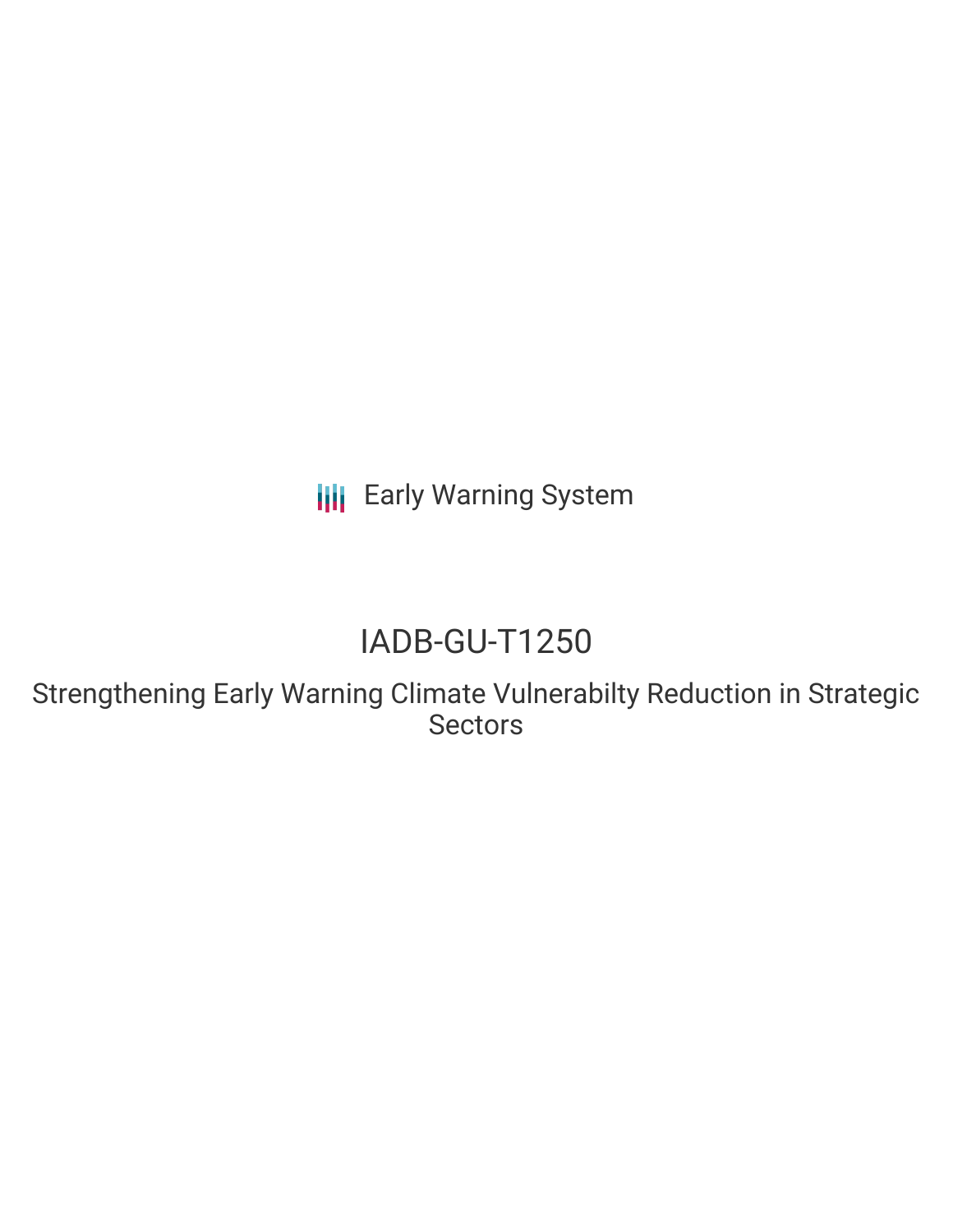

# Early Warning System Strengthening Early Warning Climate Vulnerabilty Reduction in Strategic Sectors

#### **Quick Facts**

| <b>Countries</b>               | Guatemala                                                                                |
|--------------------------------|------------------------------------------------------------------------------------------|
| <b>Financial Institutions</b>  | Inter-American Development Bank (IADB)                                                   |
| <b>Status</b>                  | Approved                                                                                 |
| <b>Bank Risk Rating</b>        |                                                                                          |
| <b>Voting Date</b>             | 2015-12-07                                                                               |
| <b>Borrower</b>                | Government of Guatemala                                                                  |
| <b>Sectors</b>                 | Climate and Environment, Law and Government, Technical Cooperation, Water and Sanitation |
| <b>Investment Type(s)</b>      | Grant                                                                                    |
| <b>Investment Amount (USD)</b> | $$0.25$ million                                                                          |
| <b>Project Cost (USD)</b>      | $$0.34$ million                                                                          |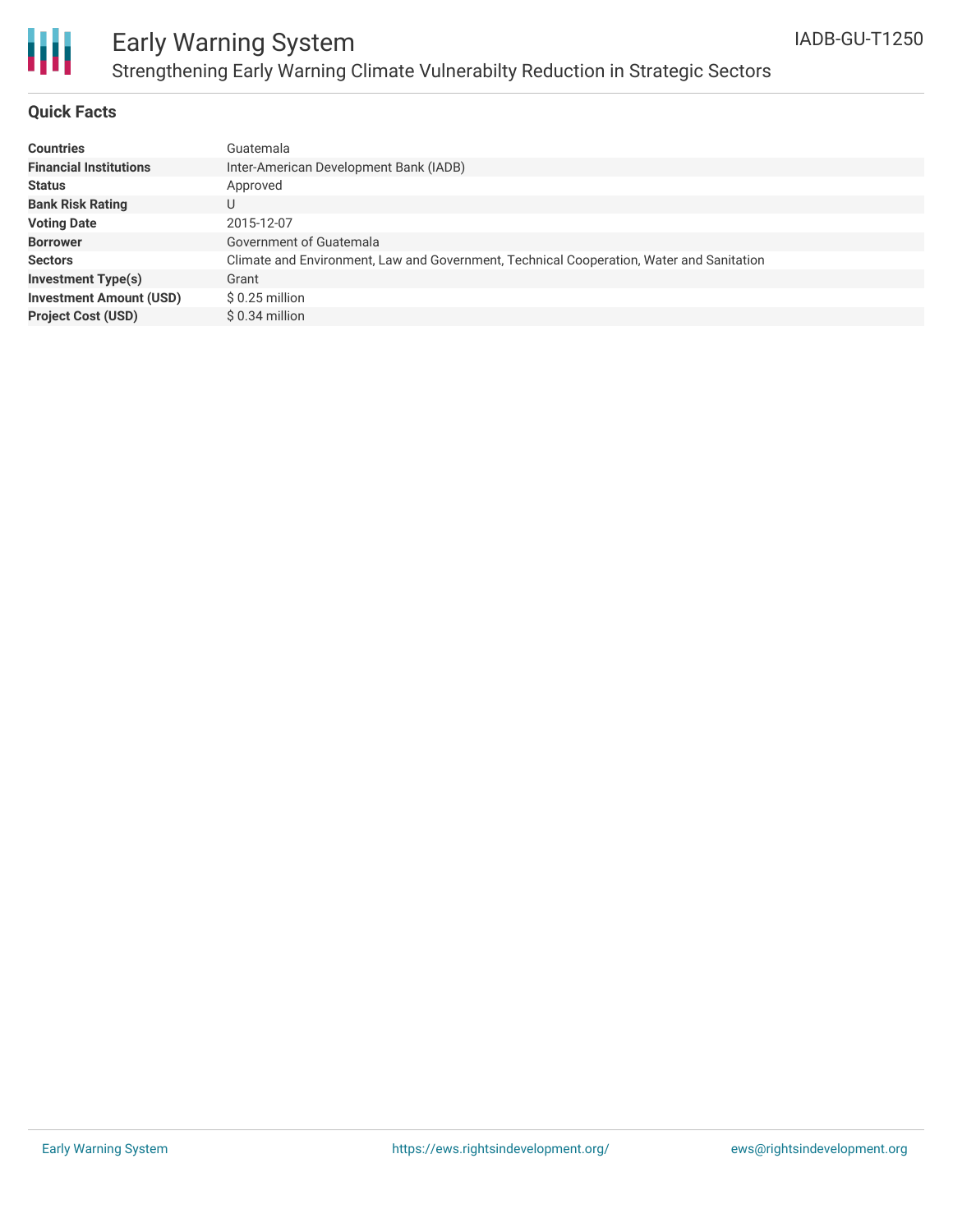

## **Project Description**

This project funds cooperation between the Bank and Guatemala to strengthen climactic monitoring systems for early warning of climate variability and the measurement of Guatemalan water resources.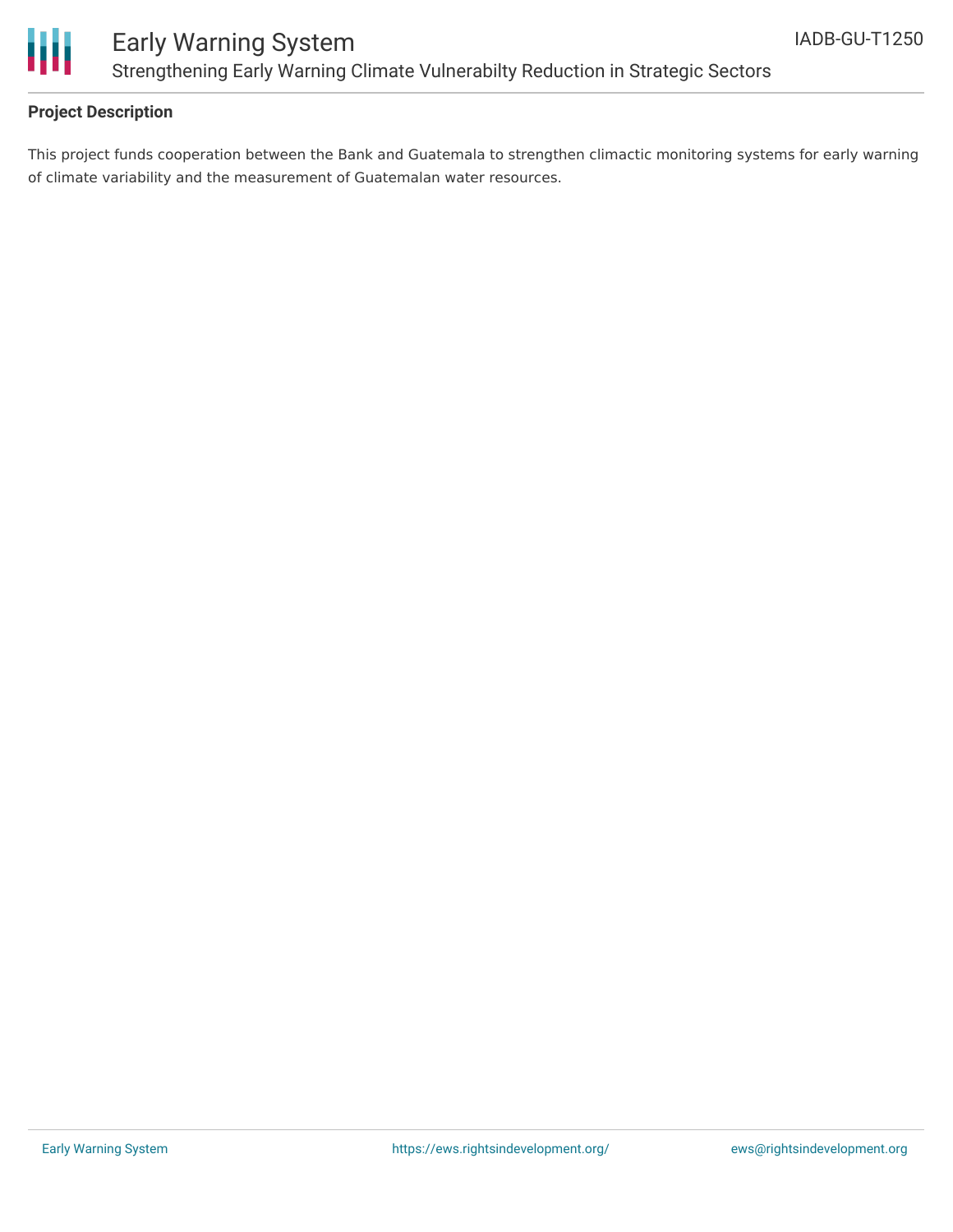

## Early Warning System Strengthening Early Warning Climate Vulnerabilty Reduction in Strategic Sectors

### **Investment Description**

• Inter-American Development Bank (IADB)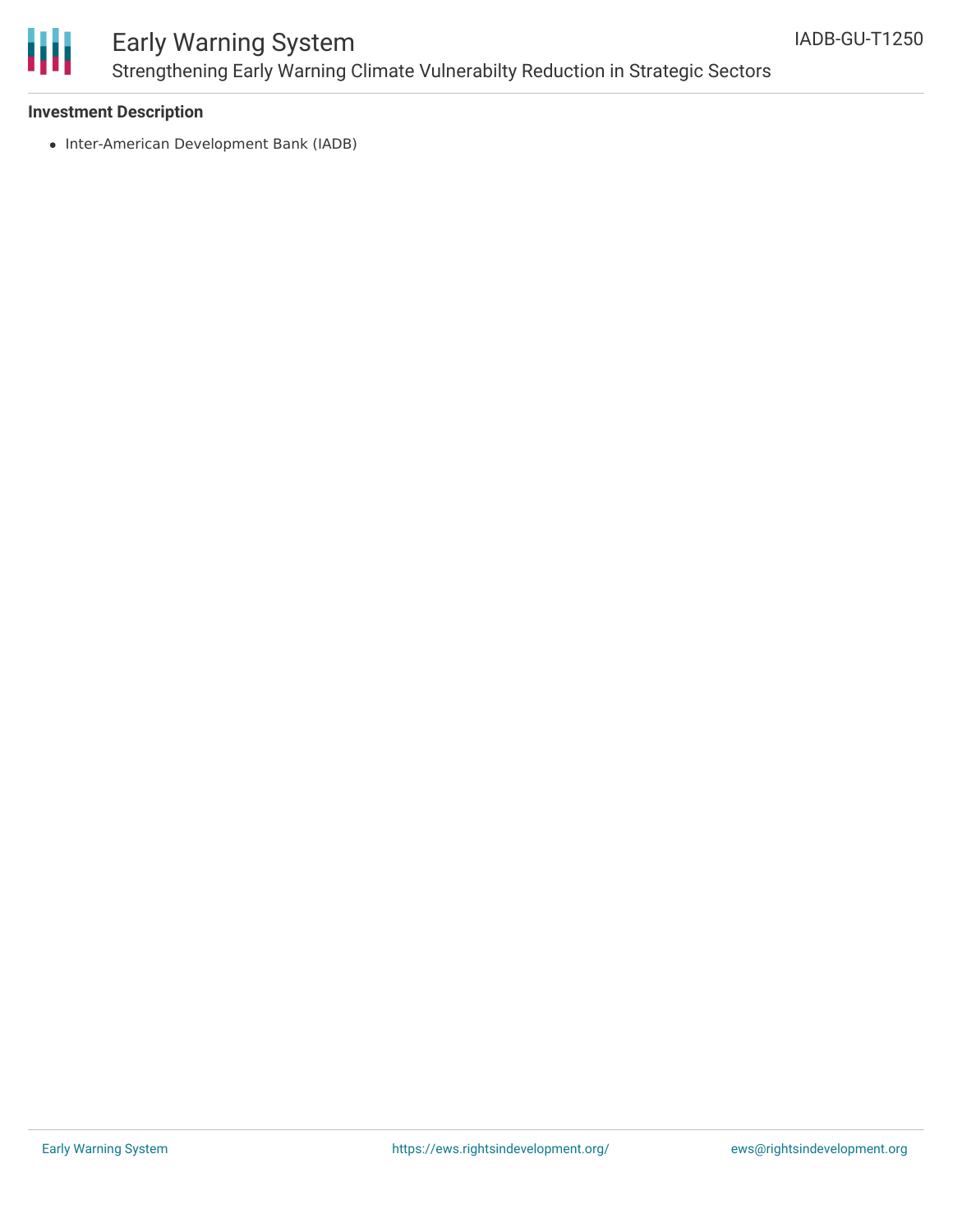

### **Contact Information**

\*no contact information provided\*

#### ACCOUNTABILITY MECHANISM OF IADB

The Independent Consultation and Investigation Mechanism (MICI) is the independent complaint mechanism and fact-finding body for people who have been or are likely to be adversely affected by an Inter-American Development Bank (IDB) or Inter-American Investment Corporation (IIC)-funded project. If you submit a complaint to MICI, they may assist you in addressing the problems you raised through a dispute-resolution process with those implementing the project and/or through an investigation to assess whether the IDB or IIC is following its own policies for preventing or mitigating harm to people or the environment. You can submit a complaint by sending an email to MICI@iadb.org. You can learn more about the MICI and how to file a complaint at http://www.iadb.org/en/mici/mici,1752.html (in English) or http://www.iadb.org/es/mici/mici,1752.html (Spanish).